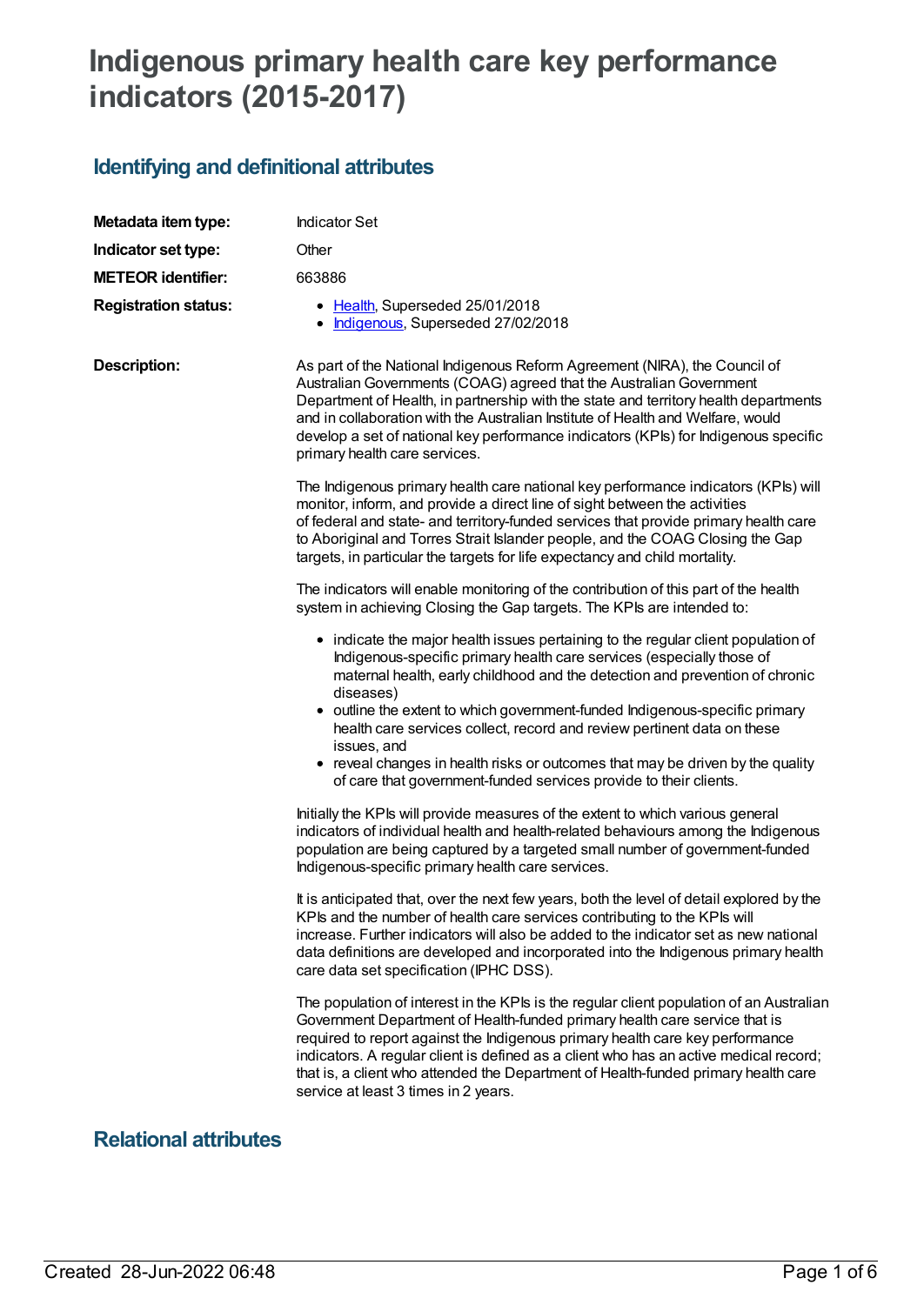#### **Related metadata references:**

See also **[Indigenous](https://meteor.aihw.gov.au/content/585036) primary health care DSS 2015-17** 

- [Health](https://meteor.aihw.gov.au/RegistrationAuthority/12), Superseded 25/01/2018
- [Indigenous](https://meteor.aihw.gov.au/RegistrationAuthority/6), Superseded 27/02/2018

Supersedes Indigenous primary health care key [performance](https://meteor.aihw.gov.au/content/584983) indicators (2015)

- [Health](https://meteor.aihw.gov.au/RegistrationAuthority/12), Superseded 05/10/2016
- [Indigenous](https://meteor.aihw.gov.au/RegistrationAuthority/6), Superseded 20/01/2017

Has been superseded by **Indigenous primary health care key [performance](https://meteor.aihw.gov.au/content/686315)** indicators (2015-2017)

- [Health](https://meteor.aihw.gov.au/RegistrationAuthority/12), Superseded 17/10/2018
- [Indigenous](https://meteor.aihw.gov.au/RegistrationAuthority/6), Superseded 17/10/2018

Indigenous Australians achieve health outcomes comparable to the broader [populationIndigenous,](https://meteor.aihw.gov.au/content/396115) Standard 21/07/2010

**Outcome areas linked to this Indicator set:**

**Indicators linked to this Indicator set:**

Indigenous primary health care: [PI01a-Number](https://meteor.aihw.gov.au/content/663900) of Indigenous babies born within the previous 12 months whose birth weight has been recorded, 2015-2017 [Health](https://meteor.aihw.gov.au/RegistrationAuthority/12), Superseded 25/01/2018 [Indigenous](https://meteor.aihw.gov.au/RegistrationAuthority/6), Superseded 27/02/2018

Indigenous primary health care: [PI01b-Proportion](https://meteor.aihw.gov.au/content/663903) of Indigenous babies born within the previous 12 months whose birth weight has been recorded, 2015-2017 [Health](https://meteor.aihw.gov.au/RegistrationAuthority/12), Superseded 25/01/2018 [Indigenous](https://meteor.aihw.gov.au/RegistrationAuthority/6), Superseded 27/02/2018

Indigenous primary health care: [PI02a-Number](https://meteor.aihw.gov.au/content/663905) of Indigenous babies born within the previous 12 months whose birth weight results were low, normal or high, 2015-2017 [Health](https://meteor.aihw.gov.au/RegistrationAuthority/12), Superseded 25/01/2018 [Indigenous](https://meteor.aihw.gov.au/RegistrationAuthority/6), Superseded 27/02/2018

Indigenous primary health care: [PI02b-Proportion](https://meteor.aihw.gov.au/content/663907) of Indigenous babies born within the previous 12 months whose birth weight results were low, normal or high, 2015- 2017 [Health](https://meteor.aihw.gov.au/RegistrationAuthority/12), Superseded 25/01/2018 [Indigenous](https://meteor.aihw.gov.au/RegistrationAuthority/6), Superseded 27/02/2018

Indigenous primary health care: [PI03a-Number](https://meteor.aihw.gov.au/content/663909) of regular clients for whom an MBS Health Assessment for Aboriginal and Torres Strait Islander People (MBS Item 715) was claimed, 2015-2017 [Health](https://meteor.aihw.gov.au/RegistrationAuthority/12), Superseded 25/01/2018 [Indigenous](https://meteor.aihw.gov.au/RegistrationAuthority/6), Superseded 27/02/2018

Indigenous primary health care: [PI03b-Proportion](https://meteor.aihw.gov.au/content/663913) of regular clients for whom an MBS Health Assessment for Aboriginal and Torres Strait Islander People (MBS Item 715) was claimed, 2015-2017 [Health](https://meteor.aihw.gov.au/RegistrationAuthority/12), Superseded 25/01/2018 [Indigenous](https://meteor.aihw.gov.au/RegistrationAuthority/6), Superseded 27/02/2018

Indigenous primary health care: [PI04a-Number](https://meteor.aihw.gov.au/content/663916) of Indigenous children who are fully immunised, 2015-2017 [Health](https://meteor.aihw.gov.au/RegistrationAuthority/12), Superseded 25/01/2018 [Indigenous](https://meteor.aihw.gov.au/RegistrationAuthority/6), Superseded 27/02/2018

Indigenous primary health care: [PI04b-Proportion](https://meteor.aihw.gov.au/content/663921) of Indigenous children who are fully immunised, 2015-2017 [Health](https://meteor.aihw.gov.au/RegistrationAuthority/12), Superseded 25/01/2018 [Indigenous](https://meteor.aihw.gov.au/RegistrationAuthority/6), Superseded 27/02/2018

Indigenous primary health care: [PI05a-Number](https://meteor.aihw.gov.au/content/663924) of regular clients with Type II diabetes who have had an HbA1c measurement result recorded, 2015-2017 [Health](https://meteor.aihw.gov.au/RegistrationAuthority/12), Superseded 25/01/2018 [Indigenous](https://meteor.aihw.gov.au/RegistrationAuthority/6), Superseded 27/02/2018

Indigenous primary health care: [PI05b-Proportion](https://meteor.aihw.gov.au/content/663926) of regular clients with Type II diabetes who have had an HbA1c measurement result recorded, 2015-2017 [Health](https://meteor.aihw.gov.au/RegistrationAuthority/12), Superseded 25/01/2018 [Indigenous](https://meteor.aihw.gov.au/RegistrationAuthority/6), Superseded 27/02/2018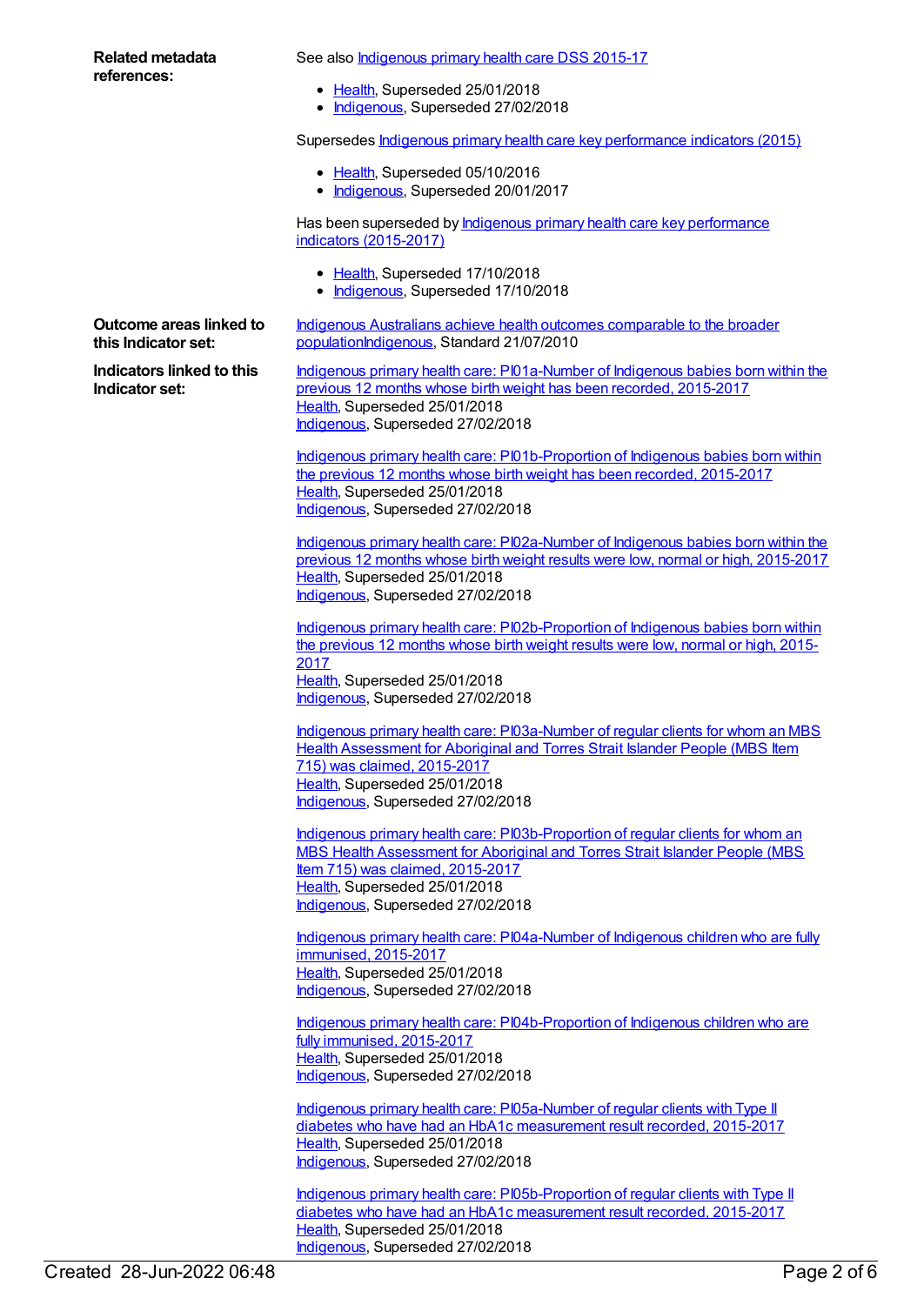Indigenous primary health care: [PI06a-Number](https://meteor.aihw.gov.au/content/663928) of regular clients with Type II diabetes whose HbA1c measurement result was within a specified level, 2015- 2017 [Health](https://meteor.aihw.gov.au/RegistrationAuthority/12), Superseded 25/01/2018

[Indigenous](https://meteor.aihw.gov.au/RegistrationAuthority/6), Superseded 27/02/2018

Indigenous primary health care: [PI06b-Proportion](https://meteor.aihw.gov.au/content/663930) of regular clients with Type II diabetes whose HbA1c measurement result was within a specified level, 2015- 2017 [Health](https://meteor.aihw.gov.au/RegistrationAuthority/12), Superseded 25/01/2018 [Indigenous](https://meteor.aihw.gov.au/RegistrationAuthority/6), Superseded 27/02/2018

Indigenous primary health care: [PI07a-Number](https://meteor.aihw.gov.au/content/663932) of regular clients with a chronic disease for whom a GP Management Plan (MBS Item 721) was claimed, 2015- 2017 [Health](https://meteor.aihw.gov.au/RegistrationAuthority/12), Superseded 25/01/2018 [Indigenous](https://meteor.aihw.gov.au/RegistrationAuthority/6), Superseded 27/02/2018

Indigenous primary health care: [PI07b-Proportion](https://meteor.aihw.gov.au/content/663937) of regular clients with a chronic disease for whom a GP Management Plan (MBS Item 721) was claimed, 2015-2017 [Health](https://meteor.aihw.gov.au/RegistrationAuthority/12), Superseded 25/01/2018 [Indigenous](https://meteor.aihw.gov.au/RegistrationAuthority/6), Superseded 27/02/2018

Indigenous primary health care: [PI08a-Number](https://meteor.aihw.gov.au/content/663939) of regular clients with a chronic disease for whom a Team Care Arrangement (MBS Item 723) was claimed, 2015- 2017 [Health](https://meteor.aihw.gov.au/RegistrationAuthority/12), Superseded 25/01/2018 [Indigenous](https://meteor.aihw.gov.au/RegistrationAuthority/6), Superseded 27/02/2018

Indigenous primary health care: [PI08b-Proportion](https://meteor.aihw.gov.au/content/663942) of regular clients with a chronic disease for whom a Team Care Arrangement (MBS Item 723) was claimed, 2015- 2017 [Health](https://meteor.aihw.gov.au/RegistrationAuthority/12), Superseded 25/01/2018 [Indigenous](https://meteor.aihw.gov.au/RegistrationAuthority/6), Superseded 27/02/2018

Indigenous primary health care: [PI09a-Number](https://meteor.aihw.gov.au/content/663863) of regular clients whose smoking status has been recorded, 2015-2017 [Health](https://meteor.aihw.gov.au/RegistrationAuthority/12), Superseded 25/01/2018 [Indigenous](https://meteor.aihw.gov.au/RegistrationAuthority/6), Superseded 27/02/2018

Indigenous primary health care: [PI09b-Proportion](https://meteor.aihw.gov.au/content/663866) of regular clients whose smoking status has been recorded, 2015-2017 [Health](https://meteor.aihw.gov.au/RegistrationAuthority/12), Superseded 25/01/2018 [Indigenous](https://meteor.aihw.gov.au/RegistrationAuthority/6), Superseded 27/02/2018

Indigenous primary health care: [PI10a-Number](https://meteor.aihw.gov.au/content/663870) of regular clients with a smoking status result, 2015-2017 [Health](https://meteor.aihw.gov.au/RegistrationAuthority/12), Superseded 25/01/2018 [Indigenous](https://meteor.aihw.gov.au/RegistrationAuthority/6), Superseded 27/02/2018

Indigenous primary health care: [PI10b-Proportion](https://meteor.aihw.gov.au/content/663872) of regular clients with a smoking status result, 2015-2017 [Health](https://meteor.aihw.gov.au/RegistrationAuthority/12), Superseded 25/01/2018 [Indigenous](https://meteor.aihw.gov.au/RegistrationAuthority/6), Superseded 27/02/2018

Indigenous primary health care: [PI11a-Number](https://meteor.aihw.gov.au/content/663874) of regular clients who gave birth within the previous 12 months with a smoking status of 'current smoker', 'ex-smoker' or 'never smoked', 2015-2017 [Health](https://meteor.aihw.gov.au/RegistrationAuthority/12), Superseded 25/01/2018 [Indigenous](https://meteor.aihw.gov.au/RegistrationAuthority/6), Superseded 27/02/2018

Indigenous primary health care: [PI11b-Proportion](https://meteor.aihw.gov.au/content/663876) of regular clients who gave birth within the previous 12 months with a smoking status of 'current smoker', 'ex-smoker' or 'never smoked', 2015-2017 [Health](https://meteor.aihw.gov.au/RegistrationAuthority/12), Superseded 25/01/2018 [Indigenous](https://meteor.aihw.gov.au/RegistrationAuthority/6), Superseded 27/02/2018

Indigenous primary health care: [PI12a-Number](https://meteor.aihw.gov.au/content/663944) of regular clients who are classified as overweight or obese, 2015-2017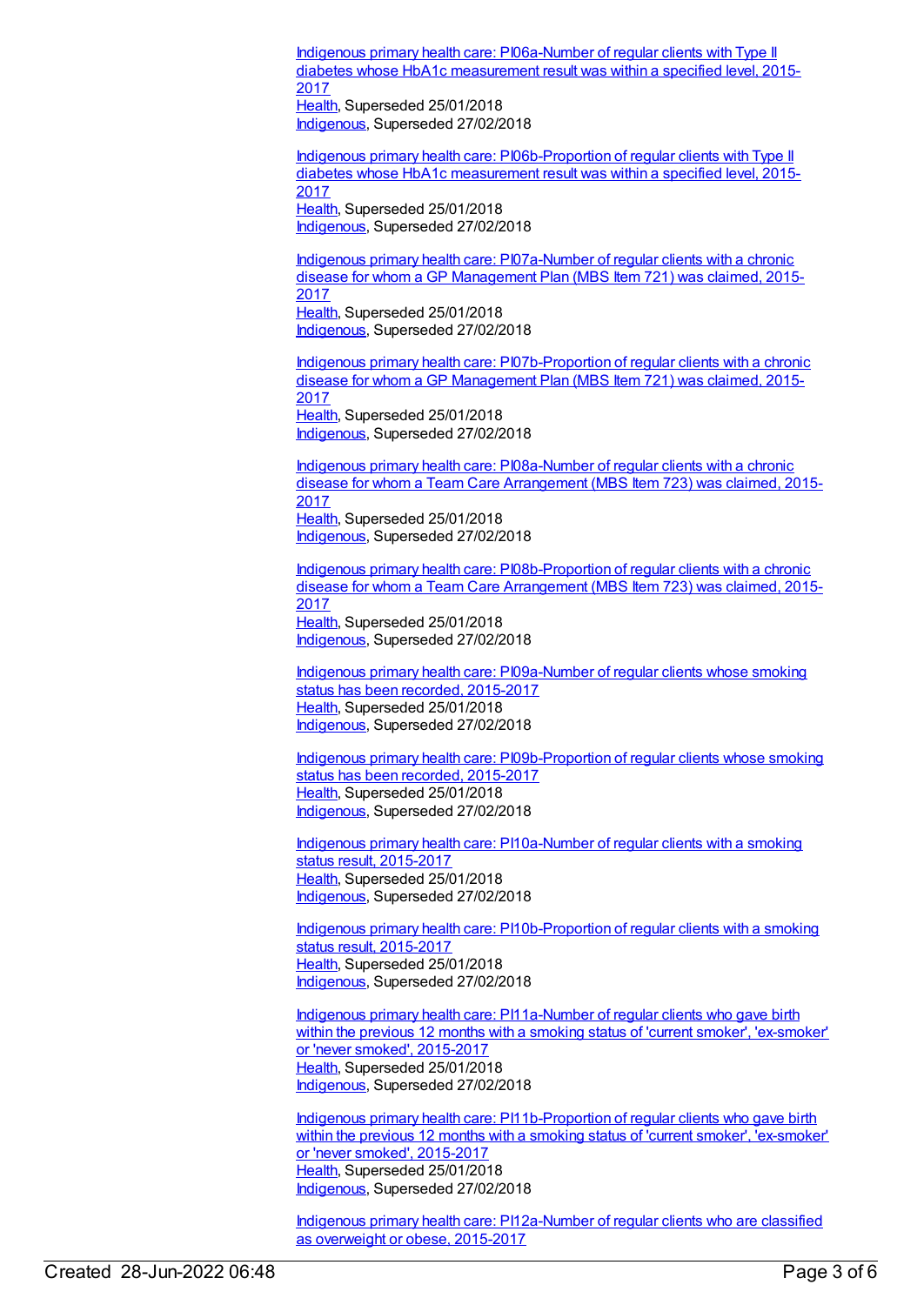[Health](https://meteor.aihw.gov.au/RegistrationAuthority/12), Superseded 25/01/2018 [Indigenous](https://meteor.aihw.gov.au/RegistrationAuthority/6), Superseded 27/02/2018

Indigenous primary health care: [PI12b-Proportion](https://meteor.aihw.gov.au/content/663934) of regular clients who are classified as overweight or obese, 2015-2017 [Health](https://meteor.aihw.gov.au/RegistrationAuthority/12), Superseded 25/01/2018 [Indigenous](https://meteor.aihw.gov.au/RegistrationAuthority/6), Superseded 27/02/2018

Indigenous primary health care: [PI13a-Number](https://meteor.aihw.gov.au/content/663947) of regular clients who had their first antenatal care visit within specified periods, 2015-2017 [Health](https://meteor.aihw.gov.au/RegistrationAuthority/12), Superseded 25/01/2018 [Indigenous](https://meteor.aihw.gov.au/RegistrationAuthority/6), Superseded 27/02/2018

Indigenous primary health care: [PI13b-Proportion](https://meteor.aihw.gov.au/content/663951) of regular clients who had their first antenatal care visit within specified periods, 2015-2017 [Health](https://meteor.aihw.gov.au/RegistrationAuthority/12), Superseded 25/01/2018 [Indigenous](https://meteor.aihw.gov.au/RegistrationAuthority/6), Superseded 27/02/2018

Indigenous primary health care: [PI14a-Number](https://meteor.aihw.gov.au/content/663954) of regular clients aged 50 years and over who are immunised against influenza, 2015-2017 [Health](https://meteor.aihw.gov.au/RegistrationAuthority/12), Superseded 25/01/2018 [Indigenous](https://meteor.aihw.gov.au/RegistrationAuthority/6), Superseded 27/02/2018

Indigenous primary health care: [PI14b-Proportion](https://meteor.aihw.gov.au/content/663956) of regular clients aged 50 years and over who are immunised against influenza, 2015-2017 [Health](https://meteor.aihw.gov.au/RegistrationAuthority/12), Superseded 25/01/2018 [Indigenous](https://meteor.aihw.gov.au/RegistrationAuthority/6), Superseded 27/02/2018

Indigenous primary health care: [PI15a-Number](https://meteor.aihw.gov.au/content/663959) of regular clients with Type II diabetes or COPD who are immunised against influenza, 2015-2017 [Health](https://meteor.aihw.gov.au/RegistrationAuthority/12), Superseded 25/01/2018 [Indigenous](https://meteor.aihw.gov.au/RegistrationAuthority/6), Superseded 27/02/2018

Indigenous primary health care: [PI15b-Proportion](https://meteor.aihw.gov.au/content/663961) of regular clients with Type II diabetes or COPD who are immunised against influenza, 2015-2017 [Health](https://meteor.aihw.gov.au/RegistrationAuthority/12), Superseded 25/01/2018 [Indigenous](https://meteor.aihw.gov.au/RegistrationAuthority/6), Superseded 27/02/2018

Indigenous primary health care: [PI16a-Number](https://meteor.aihw.gov.au/content/663878) of regular clients whose alcohol consumption status has been recorded, 2015-2017 [Health](https://meteor.aihw.gov.au/RegistrationAuthority/12), Superseded 25/01/2018 [Indigenous](https://meteor.aihw.gov.au/RegistrationAuthority/6), Superseded 27/02/2018

Indigenous primary health care: [PI16b-Proportion](https://meteor.aihw.gov.au/content/663880) of regular clients whose alcohol consumption status has been recorded, 2015-2017 [Health](https://meteor.aihw.gov.au/RegistrationAuthority/12), Superseded 25/01/2018 [Indigenous](https://meteor.aihw.gov.au/RegistrationAuthority/6), Superseded 27/02/2018

Indigenous primary health care: [PI17a-Number](https://meteor.aihw.gov.au/content/663963) of regular clients who had an AUDIT-C with result within specified levels, 2015-2017 [Health](https://meteor.aihw.gov.au/RegistrationAuthority/12), Superseded 25/01/2018 [Indigenous](https://meteor.aihw.gov.au/RegistrationAuthority/6), Superseded 27/02/2018

Indigenous primary health care: [PI17b-Proportion](https://meteor.aihw.gov.au/content/663965) of regular clients who had an AUDIT-C with result within specified levels, 2015-2017 [Health](https://meteor.aihw.gov.au/RegistrationAuthority/12), Superseded 25/01/2018 [Indigenous](https://meteor.aihw.gov.au/RegistrationAuthority/6), Superseded 27/02/2018

Indigenous primary health care: [PI18a-Number](https://meteor.aihw.gov.au/content/663967) of regular clients with a selected chronic disease who have had a kidney function test, 2015-2017 [Health](https://meteor.aihw.gov.au/RegistrationAuthority/12), Superseded 25/01/2018 [Indigenous](https://meteor.aihw.gov.au/RegistrationAuthority/6), Superseded 27/02/2018

Indigenous primary health care: [PI18b-Proportion](https://meteor.aihw.gov.au/content/663969) of regular clients with a selected chronic disease who have had a kidney function test, 2015-2017 [Health](https://meteor.aihw.gov.au/RegistrationAuthority/12), Superseded 25/01/2018 [Indigenous](https://meteor.aihw.gov.au/RegistrationAuthority/6), Superseded 27/02/2018

Indigenous primary health care: [PI19a-Number](https://meteor.aihw.gov.au/content/663973) of regular clients with a selected chronic disease who have had a kidney function test with results within specified levels, 2015-2017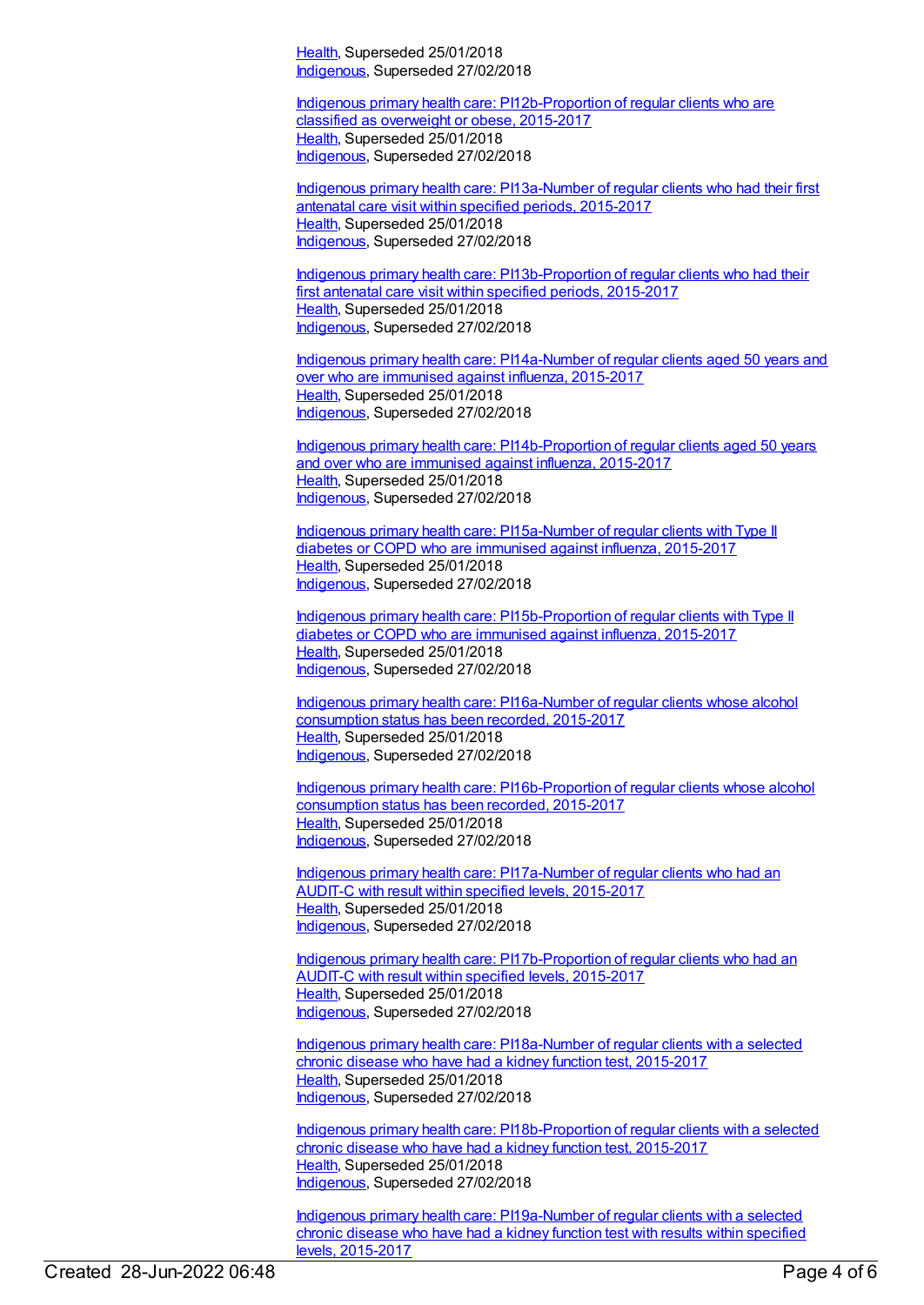[Health](https://meteor.aihw.gov.au/RegistrationAuthority/12), Superseded 25/01/2018 [Indigenous](https://meteor.aihw.gov.au/RegistrationAuthority/6), Superseded 27/02/2018

Indigenous primary health care: [PI19b-Proportion](https://meteor.aihw.gov.au/content/663976) of regular clients with a selected chronic disease who have had a kidney function test with results within specified levels, 2015-2017 [Health](https://meteor.aihw.gov.au/RegistrationAuthority/12), Superseded 25/01/2018 [Indigenous](https://meteor.aihw.gov.au/RegistrationAuthority/6), Superseded 27/02/2018

Indigenous primary health care: [PI20a-Number](https://meteor.aihw.gov.au/content/663882) of regular clients who have had the necessary risk factors assessed to enable CVD assessment, 2015-2017 [Health](https://meteor.aihw.gov.au/RegistrationAuthority/12), Superseded 25/01/2018 [Indigenous](https://meteor.aihw.gov.au/RegistrationAuthority/6), Superseded 27/02/2018

Indigenous primary health care: [PI20b-Proportion](https://meteor.aihw.gov.au/content/663884) of regular clients who have had the necessary risk factors assessed to enable CVD assessment, 2015-2017 [Health](https://meteor.aihw.gov.au/RegistrationAuthority/12), Superseded 25/01/2018 [Indigenous](https://meteor.aihw.gov.au/RegistrationAuthority/6), Superseded 27/02/2018

Indigenous primary health care: PI21a-Number of regular clients aged 35 to 74 years who have had an absolute [cardiovascular](https://meteor.aihw.gov.au/content/663978) disease risk assessment with results within specified levels, 2015-2017 [Health](https://meteor.aihw.gov.au/RegistrationAuthority/12), Superseded 25/01/2018 [Indigenous](https://meteor.aihw.gov.au/RegistrationAuthority/6), Superseded 27/02/2018

Indigenous primary health care: [PI21b-Proportion](https://meteor.aihw.gov.au/content/663980) of regular clients aged 35 to 74 years who have had an absolute cardiovascular disease risk assessment with results within specified levels, 2015-2017 [Health](https://meteor.aihw.gov.au/RegistrationAuthority/12), Superseded 25/01/2018 [Indigenous](https://meteor.aihw.gov.au/RegistrationAuthority/6), Superseded 27/02/2018

Indigenous primary health care: [PI22a-Number](https://meteor.aihw.gov.au/content/663982) of regular clients who have had a cervical screening, 2015-2017 [Health](https://meteor.aihw.gov.au/RegistrationAuthority/12), Superseded 25/01/2018 [Indigenous](https://meteor.aihw.gov.au/RegistrationAuthority/6), Superseded 27/02/2018

Indigenous primary health care: [PI22b-Proportion](https://meteor.aihw.gov.au/content/663984) of regular clients who have had a cervical screening, 2015-2017 [Health](https://meteor.aihw.gov.au/RegistrationAuthority/12), Superseded 25/01/2018 [Indigenous](https://meteor.aihw.gov.au/RegistrationAuthority/6), Superseded 27/02/2018

Indigenous primary health care: [PI23a-Number](https://meteor.aihw.gov.au/content/663986) of regular clients with Type II diabetes who have had a blood pressure measurement result recorded, 2015- 2017 [Health](https://meteor.aihw.gov.au/RegistrationAuthority/12), Superseded 25/01/2018 [Indigenous](https://meteor.aihw.gov.au/RegistrationAuthority/6), Superseded 27/02/2018

Indigenous primary health care: [PI23b-Proportion](https://meteor.aihw.gov.au/content/663988) of regular clients with Type II diabetes who have had a blood pressure measurement result recorded, 2015- 2017 [Health](https://meteor.aihw.gov.au/RegistrationAuthority/12), Superseded 25/01/2018 [Indigenous](https://meteor.aihw.gov.au/RegistrationAuthority/6), Superseded 27/02/2018

Indigenous primary health care: [PI24a-Number](https://meteor.aihw.gov.au/content/663990) of regular clients with Type II diabetes whose blood pressure measurement result was less than or equal to 130/80 mmHg, 2015-2017 [Health](https://meteor.aihw.gov.au/RegistrationAuthority/12), Superseded 25/01/2018 [Indigenous](https://meteor.aihw.gov.au/RegistrationAuthority/6), Superseded 27/02/2018

Indigenous primary health care: [PI24b-Proportion](https://meteor.aihw.gov.au/content/663992) of regular clients with Type II diabetes whose blood pressure measurement result was less than or equal to 130/80 mmHg, 2015-2017 [Health](https://meteor.aihw.gov.au/RegistrationAuthority/12), Superseded 25/01/2018 [Indigenous](https://meteor.aihw.gov.au/RegistrationAuthority/6), Superseded 27/02/2018

### **Collection and usage attributes**